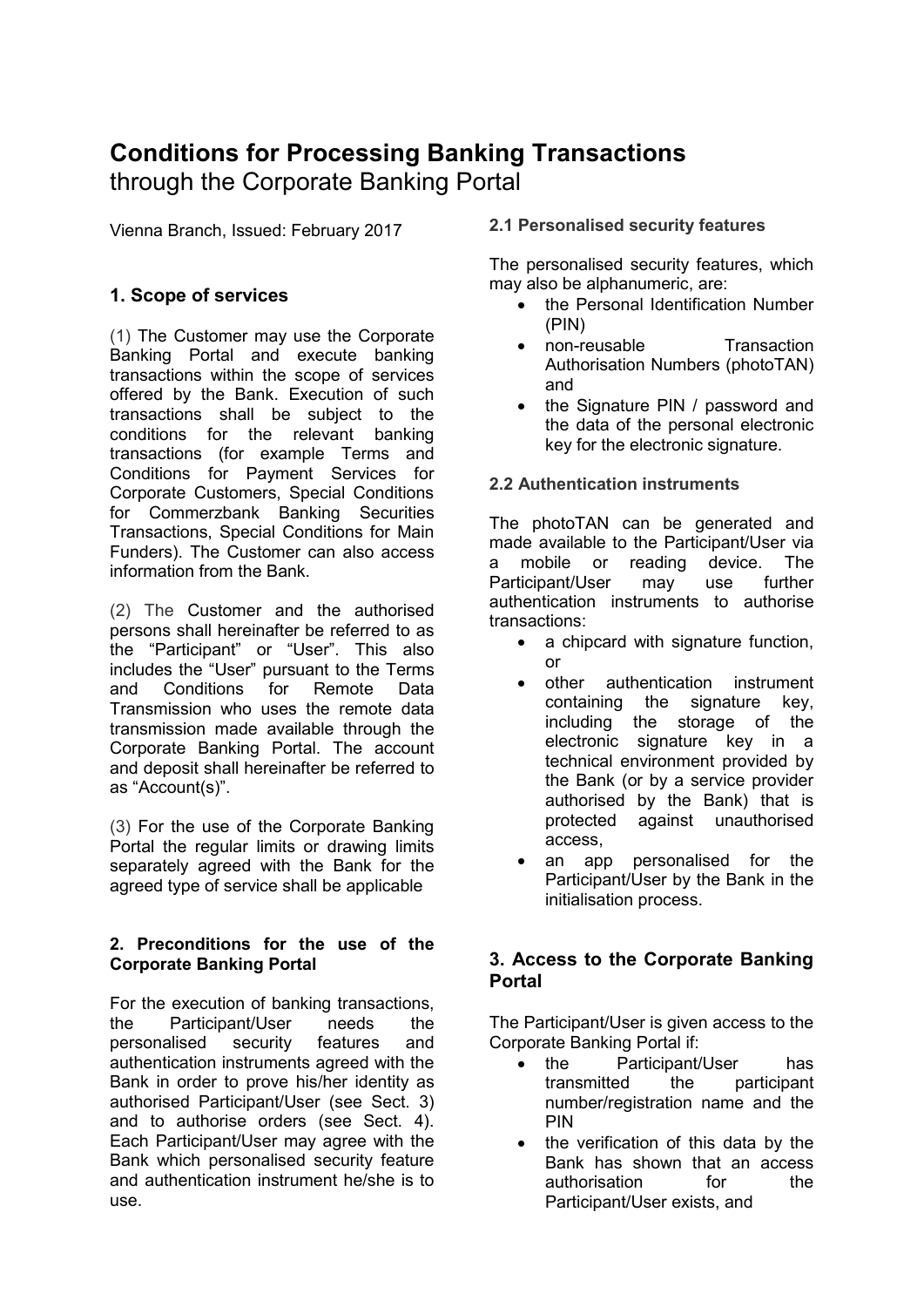access has not been blocked (see Sects. 9.1 and 10). Once access to the Corporate Banking Portal has been granted, the Participant/User can retrieve information or place orders.

# **4. Execution of orders via the Corporate Banking Portal**

# **4.1 Placing orders and authorisation**

The authorisation to implement individual transactions (for example credit transfers) is carried out – depending on the selected type of service – by the agreed personalised security features:

- photoTAN,
- $\bullet$  PIN.
- electronic signature, or
- by simple clearance after signing in with the participant number and/or registration name and PIN.

#### **4.2 Compliance with reporting regulations**

When making payments in favour of nonresidents, the Participant/User must comply with the reporting duties set out in the Reporting Regulations of the OeNB adopted according to Art. 6, Para. 2 and 3 of the Austrian Foreign Exchange Act (currently "ZABIL 1/ 2013" in its version "ZABIL 1/2016"), as well as according to the Ordinance regarding statistical surveys on the imports and exports of services and cross-border financial relations.

### **4.3 Revocation of orders**

The revocability of an order shall be governed by the Special Conditions applicable to the relevant order type. Orders can only be revoked outside the Corporate Banking Portal, unless the Bank expressly provides for a revocation option in the Corporate Banking Portal.

# **5. Processing of orders by the Bank**

(1) Orders placed in the Corporate Banking Portal shall be processed according to the regulations governing the processing of orders under the agreed service type (for example credit transfer or securities order).

(2) Payment orders (credit transfer, direct debit) shall be subject to the following special regulations: The Bank will execute the order subject to

the following conditions:

- the Participant/User has proved his identity by means of his personalised security feature,
- the Participant's/User's authorisation for the relevant order type has been verified,
- the data format for the agreed type of service is adhered to,
- the separately agreed drawing limit or the standard limit for the respective type of service has not been exceeded.
- the preconditions for execution according to the relevant special conditions applicable to the relevant order type are fulfilled, and
- sufficient account cover (credit balance or credit facility) is available.

If preconditions for execution according to sentence 1 are complied with, the Bank will execute the payment order. Such execution shall not violate any legal provisions.

(3) If the preconditions for execution according to Subsect. (2), sentence 1, bullet points 1–5 are not complied with, the Bank will not execute the payment order. The Bank will provide the Participant/User online or otherwise about the nonexecution of the order and, to the extent possible, of the reasons for the nonexecution as well as of the possibilities of correcting any errors that led to the nonexecution. This shall not apply if the statement of reasons would violate any legal provisions.

# **6. Notification to the Customer on drawings**

The Bank shall notify the Customer of drawings made via the Corporate Banking Portal in the form agreed for account and securities account information and in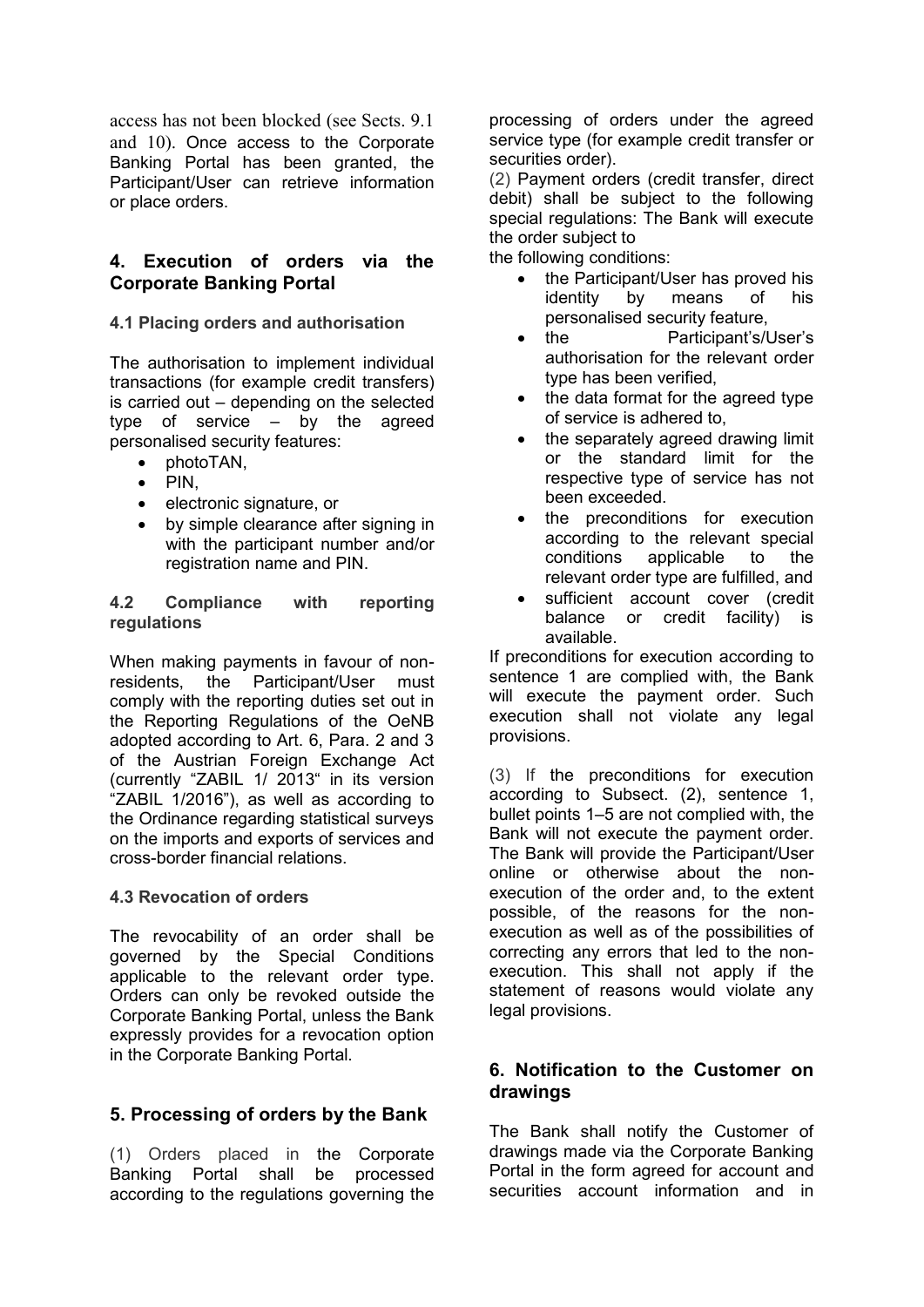accordance with the conditions applicable to the order.

# **7. Duties of care to be observed by the Participant/User**

### **7.1 Technical connection to the Corporate Banking Portal**

The Participant/User shall be obliged to establish the technical connection to the Corporate Banking Portal only through the access channels (for example Internet address) separately notified by the Bank. The Customer shall be responsible for maintaining appropriate data backup for his own systems and for taking sufficient precautions against viruses and other harmful programs (for example Trojans, worms, etc.) and keeping them constantly up to date. The Bank's apps may be obtained only from app providers which the Bank has notified to the Customer. The Customer shall take responsibility for complying with the country-specific provisions for the use of the Internet.

**7.2 Maintaining secrecy of personalised security features and careful custody of authentication instruments**

### (1) The Participant/User shall

- keep his personalised security features (see Sect. 2.1) secret and transmit them to the Bank only via the Corporate Banking Portal access channels notified by the Bank separately or via the apps issued by the Bank, and
- keep his authentication instrument safely (see Sect. 2.2) to prevent access by other persons.

This is essential because any other person who is in possession of the authentication instrument can misuse the Corporate Banking Portal procedure in combination with the related personalised security feature.

(2) In particular, the following shall be observed to protect the personalised security feature and the authentication instrument:

- The personalised security features PIN and the signature PIN/password may not be stored electronically (for example in the Customer system) by the Participant/User. The personal electronic key generated by the Participant/User shall be under the sole control of the Participant/User only or in a technical environment made available by the Bank (or by a service provider authorised by the Bank) that is protected against unauthorised access.
- If a "Technical User" is used in the course of fully automated data transmission, the electronically stored signature must be kept in a secure and appropriate technical environment. The "Technical User" shall not be entitled to issue the order itself. it may merely transmit the order data.
- When entering the personalised security features, it has to be ensured that no other person can spy out such features.
- The personalised security features may not be entered outside the separately agreed Internet pages or on apps other than those of the Bank (for example not on online pages of traders).
- The personalised security features may not be transmitted outside the Corporate Banking Portal, for instance not by email.
- The signature PIN / password for the electronic signature may not be kept together with the authentication instrument.
- The Participant/User may not use more than one photoTAN for the authorisation of an order.

### **7.3 Security of the Customer system**

The Participant/User must adhere to the security notices on the Internet pages of the Bank, particularly the measures to protect the hardware and software used, and install up-to-date, state-of-the art virus protection and firewall systems. In particular, the operating system and security precautions of the mobile device may not be modified or deactivated.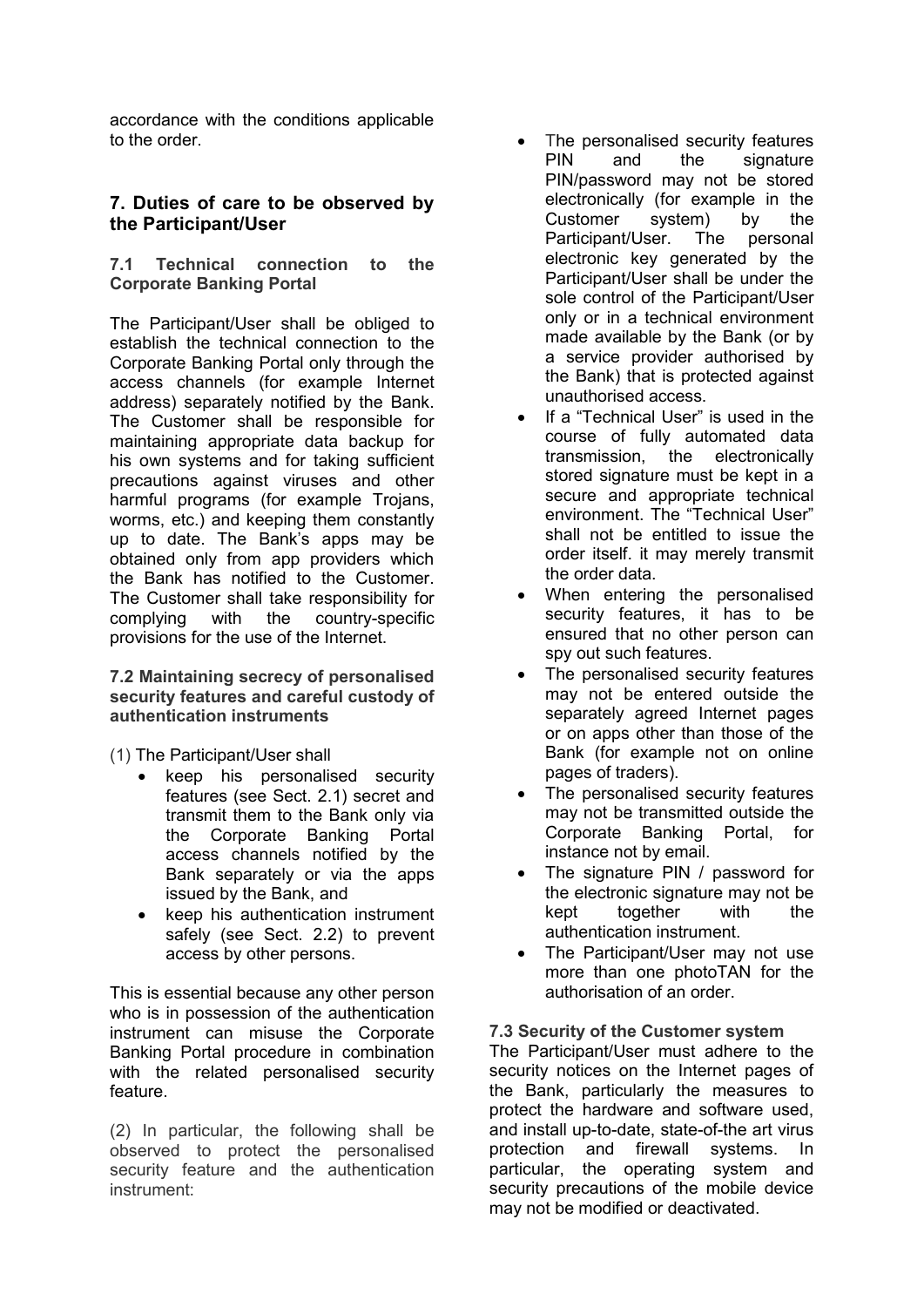**7.4 Verification of the order data by means of the data displayed by the Bank**

If the Bank displays data to the Participant/User contained in his/her Corporate Banking Portal order (for example amount, account number of payee, securities identification number) in the Customer system or via another device of the Participant/User (for example chip card reader with display) for confirmation, the Participant/User shall be obliged to verify that the displayed data conform with the data of the intended transaction prior to confirmation.

### **7.4 Additional duties of care of the Customer**

The Customer shall ensure that the obligations of care arising from this contract are also observed by his/her authorised persons (i.e. all Participants/ Users).

# **8. Encryption technology abroad**

The online access made available by the Bank may not be used in countries where the use, import and export for encryption technology is restricted. The Participant must, where appropriate, arrange for the necessary permits, notifications or other required measures. The Participant must inform the Bank of any prohibitions, permit obligations and notification duties of which he/she has become aware.

# **9. Notification and reporting duties**

### **9.1 Blocking request**

(1) If the Participant/User detects

- the loss or theft of the authentication instrument,
- the misuse, or

any other unauthorised use of his/her authentication instrument or personal security feature, the Participant/User shall immediately notify the Bank thereof (blocking request). The Participant/User may make blocking request to the Bank whenever required also by means of the blocking hotline notified to him/her separately. The Participant may in case of any technical faults any other means to contact the bank.

(2) The Participant/User shall report any theft or misuse to the police without delay.

(3) In the event that the Participant/User suspects that another person

- has gained possession of his authentication instrument or has otherwise gained knowledge of his personalised security feature, or
- has used the authentication instrument or personalised security feature, he/she must also transmit a blocking request.

**9.2 Notifying of unauthorised or incorrectly executed orders**

The Customer shall notify the Bank as soon as he/she detects an unauthorised or incorrectly executed order.

# **9.3 Evidence**

The Bank shall provide the Customer with evidence that enables the Customer to prove within a period of 18 months after notification that he/she has complied with his notification duty according to the Sects. 9.1 and 9.2.

# **10. Blocking of access**

### **10.1 Blocking of access at the request of the Participant/User**

Upon request of the Participant/User, in particular in case of a blocking request according to Sect. 9.1, the Bank will block the following:

- the Corporate Banking Portal access for that Participant/User and, if the Participant/User so demands, the access for all Participants/Users of the Customer, or
- the Participant's/User's authentication instrument.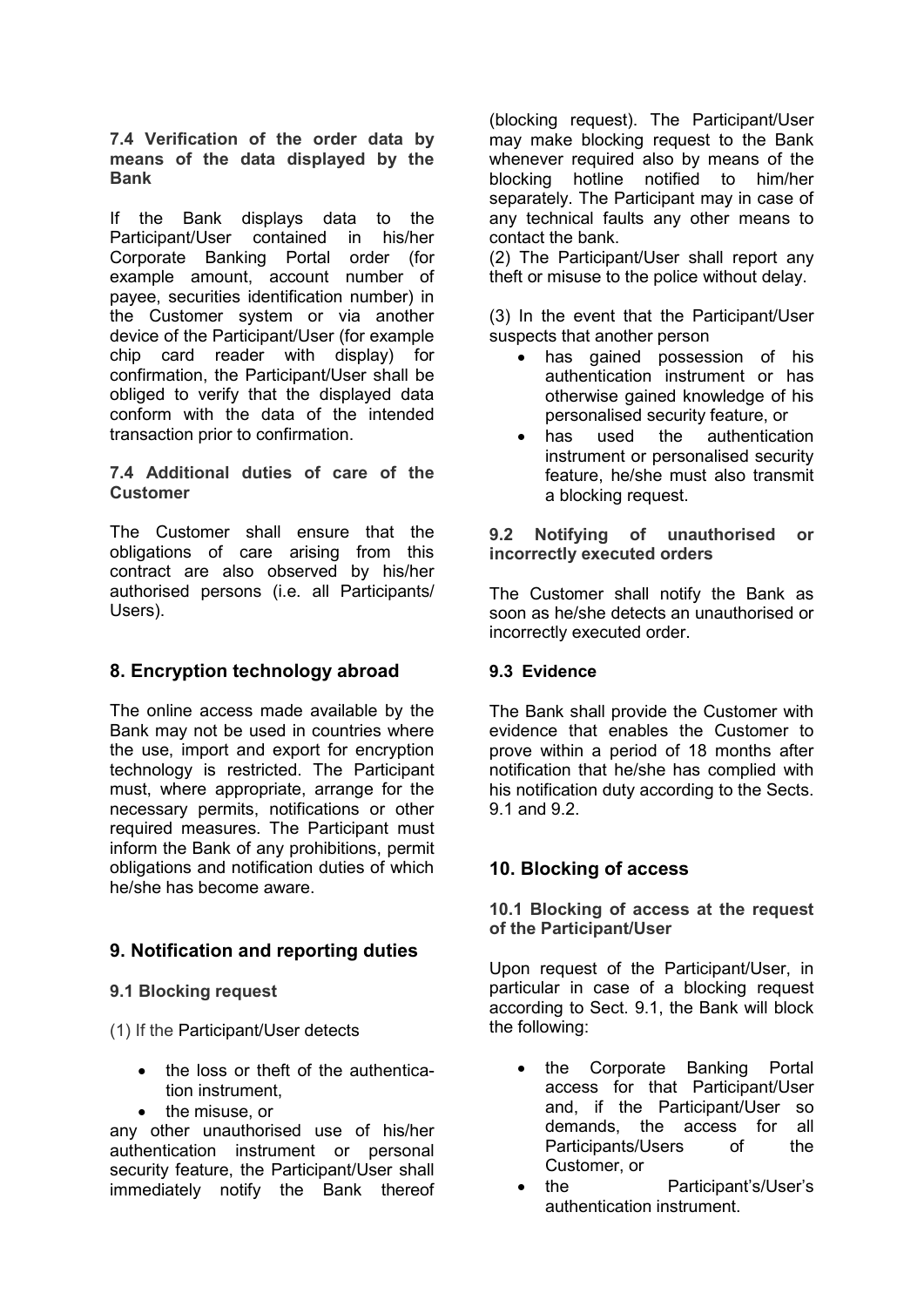**10.2 Blocking of access at the request of the Bank**

(1) The Bank may block the Corporate Banking Portal access for a Participant/User if

- the Bank is entitled to terminate the cooperation agreement for foreign and transaction business for good cause,
- this is justified due to objective reasons in connection withthe security of the authentication instrument or the personalised security feature, or
- there is suspicion of unauthorised or fraudulent use of the authentication instrument or of the personalised security feature.

(2) The Bank will notify the Customer by stating the relevant reasons for blocking the access, if possible before the access is blocked, in writing, if agreed electronically or available for retrieval in a manner agreed with the customer but at the latest immediately afterwards.

#### **10.3 Unblocking of access**

The Bank will unblock the access or exchange the personalised security feature or authentication instrument if the reasons for blocking the access do no longer exist. It will immediately notify the Customer thereof.in writing, if agreed electronically or available for retrieval in a manner agreed with the customer.

### **10.4 Automatic blocking**

(1) The chip card with signature function will be blocked if the signature PIN / password for the electronic signature has been entered incorrectly three times in succession. The chip card cannot be unblocked or re-activated by the Bank.

(2) The transmitted signature will be blocked if the signature PIN / password for the signature has been entered incorrectly three times in succession. In such case, the Participant/User must generate a new electronic signature, transmit it to the Bank again and clear it with the Bank by an initialisation letter ("INI-Brief").

(3) The PIN is blocked if it has been entered incorrectly three times in succession.

(4) The Participant is blocked from using the photoTAN procedure, if the TAN has been entered incorrectly five times in succession.

(5) The Participant/User may contact the Bank in order to restore the functionality of the Business Customer Portal. The Bank shall notify the Customer at once that the account has been blocked, providing the reasons, unless to do so would compromise objectively justified security considerations or constitute a breach of provisions of Community or international regulations or of official court or administrative orders.

### **11. Liability when using personalised security features and/or authentication instruments**

**11.1 Liability of the Customer for unauthorised payment transactions prior to a suspension request**

(1) In the event that unauthorised payment transactions prior to a blocking request is made due to the use of an authentication instrument that has been lost, stolen or has otherwise gone missing or due to the misuse of the personalised security feature or authentication instrument, the Customer shall be liable for the loss incurred by the Bank if the loss, theft, or otherwise missing or other misuse of the personalised security feature or authentication instrument is the Participant's/User's fault. The Customer shall also be liable if he/she has not been careful in selecting any of his nominated Participants and/or has not regularly checked the Participant's compliance with the obligations under these conditions. If the Bank has contributed to the occurrence of a loss through any fault of its own, the principles of contributory negligence shall determine the extent to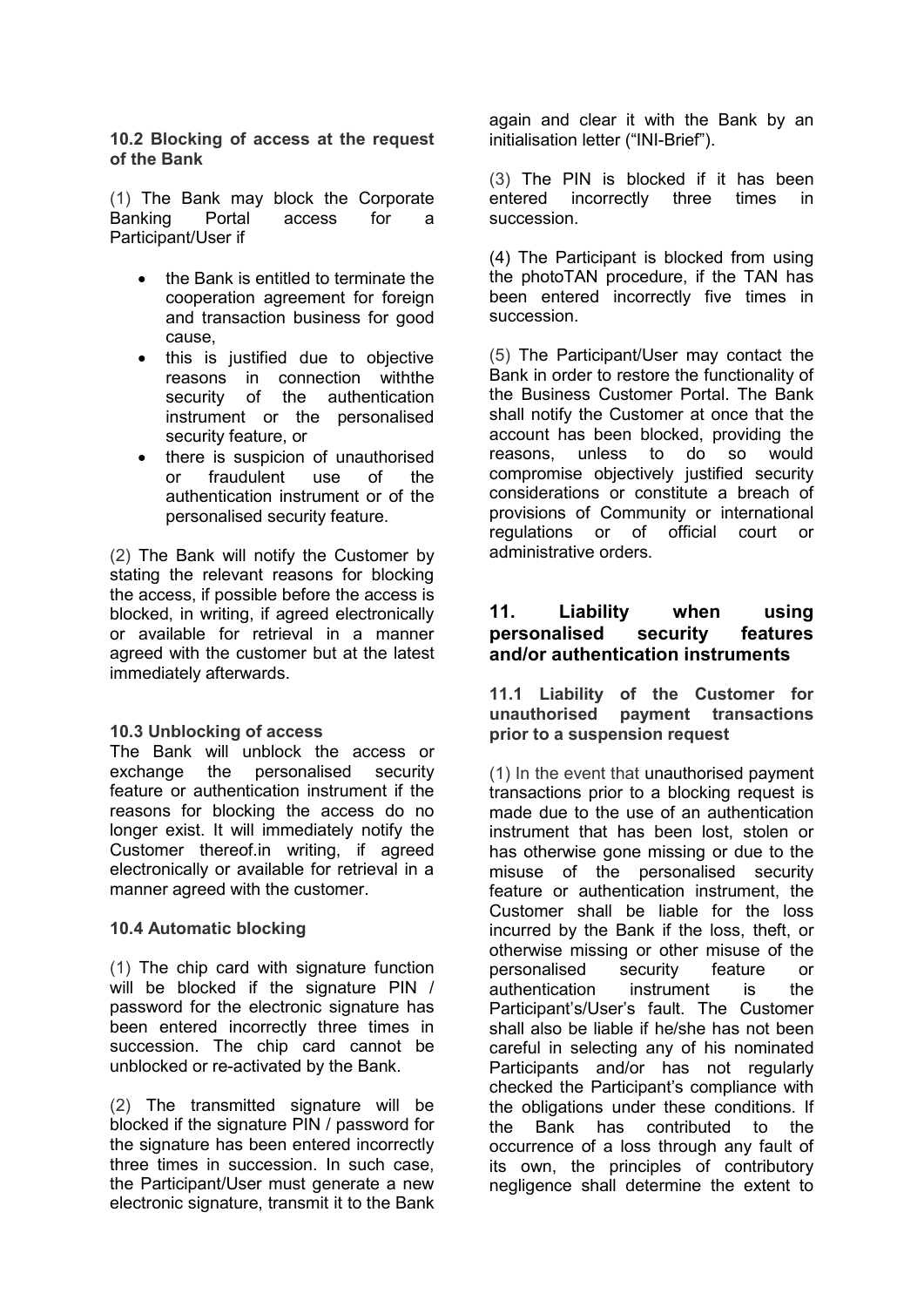which the Bank and the Customer shall share the loss.

(2) The Customer shall not be obliged to compensate a loss according to Subsects. (1) and (2) above if the Participant/User was unable to give the blocking request according to Sect. 9.1 because the Bank had failed in ensuring that the blocking request could be received and the loss was incurred as a result.

(3) The liability for losses caused during the period for which the standard limit or the Corporate Banking Portal drawing limit agreed with the Customer applies, shall be limited to the amount of the respective limit.

#### **11.2 Liability for unauthorised securities transactions or other service before a blocking request is made**

If unauthorised securities transactions or unauthorised payment transactions for the agreed type of service occur prior to a blocking request is made due to the use of lost or stolen or otherwise missing authentication instrument or any other misuse of the personalised security feature or authentication instrument and the Bank has incurred a loss as a result, the Customer shall be liable for the resulting loss to the Bank if the loss, theft, or other misuse of the personalised security feature or authentication instrument is the Participant's/User's fault. The Customer shall also be liable if he has not been careful in selecting any of his nominated participants and/or has not regularly checked the Participant's compliance with the obligations under these conditions. If the Bank has contributed to the occurrence of a loss through any fault of its own, the principles of contributory negligence shall determine the extent to which the Bank and the Customer shall share the loss.

#### **11.3 Liability of the Bank after the blocking request is made**

As soon as the Bank receives a blocking request by a Participant/User, it will bear all losses incurred after the date of receipt

of the blocking request arising from unauthorised drawings. This shall not apply if the Participant/User has acted with fraudulent intent.

# **12. Availability**

The Bank will make every effort to keep the services provided by the Corporate Banking Portal available to the greatest extent possible. However, this does not imply guaranteed availability. In particular, technical problems, maintenance and network problems (for example nonavailability of third-party server) beyond the Bank's control may cause temporary disruptions that prevent access.

### **13. Links to third-party websites**

If the Internet page provides access to third-party websites, this is only done in order to allow the Customer and User easier access to information on the Internet. The contents of such sites shall not constitute own statements by the Bank and are also not examined by the Bank.

# **14. Rights of use**

This Agreement does not permit the Customer to create links or frame links to its websites without the Bank's prior written consent. The Customer hereby undertakes to use the websites and their content for its own purposes. In particular, the Customer is not authorised to make the contents available to third parties, to incorporate it into other products or procedures or to decode the source code of individual Internet pages without the Bank's consent. References to the rights of the Bank or third parties may not be removed or made unrecognisable. The Customer will not use brand names, domain names or other trademarks of the Bank or third parties without the Bank's prior consent. Under the present Conditions, the Customer does not receive any irrevocable, exclusive or assignable rights of usage.